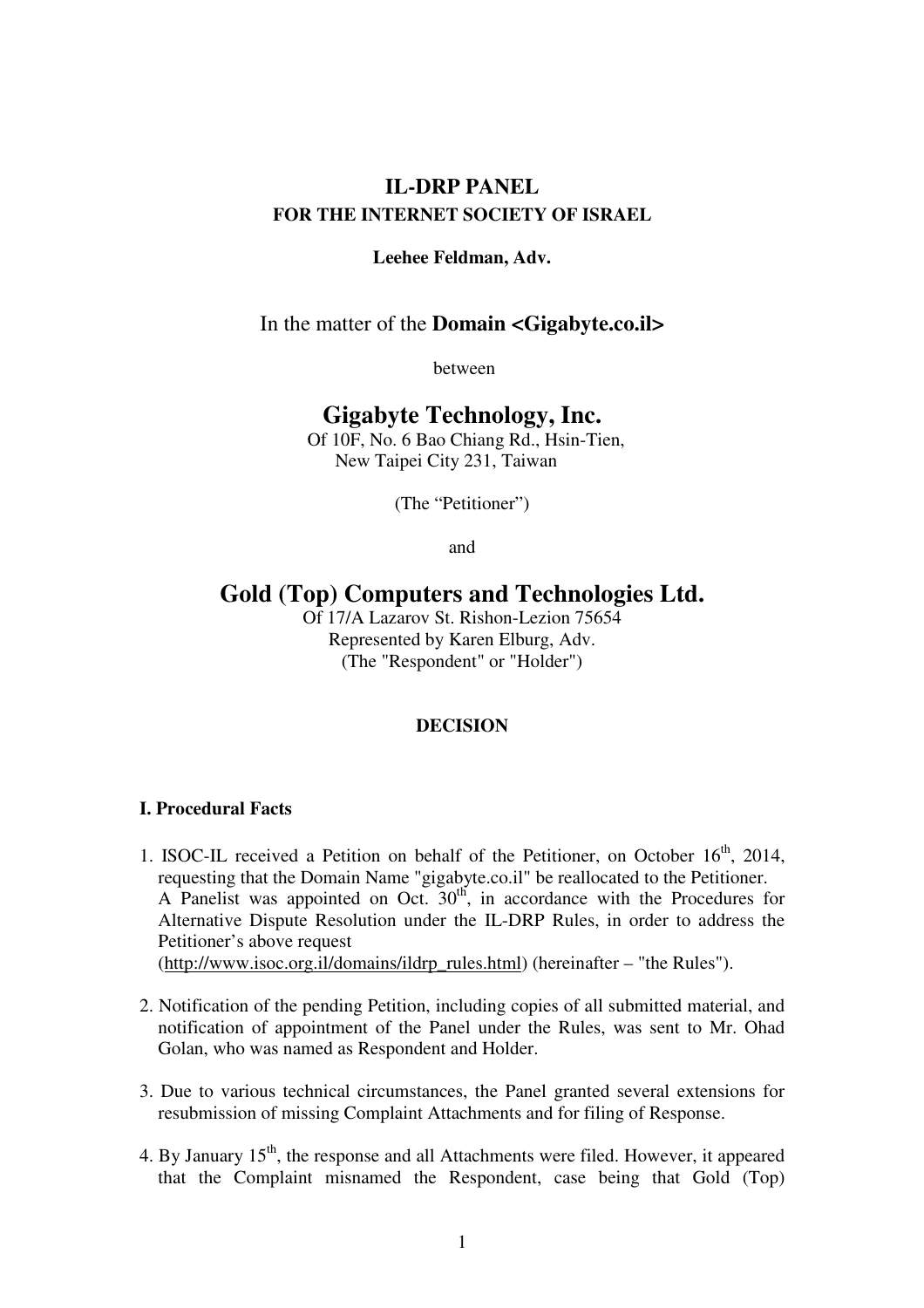Technologies Ltd. is the actual Registered Holder of the disputed Domain. Therefore the Panel ordered the Parties to refile the pleadings, properly naming Gold(Top) as Respondent. The amended Petition was filed on January  $26<sup>th</sup>$ , 2015. The Amended Responses was filed on  $27<sup>th</sup>$  January, 2015. It also contains numerous Exhibits.

5. Soon after the above, due to personal reasons, the original Panel asked to be replaced. On March 8<sup>th</sup>, the undersigned was appointed as new Sole Panelist, and granted the Parties additional time to oppose Nomination, as per the Rules. Nomination was not contested. Additional extension was required for review of materials and re-submission of missing Annexes. Decision follows herein.

### **II. Factual Background**

- 1. The Complainant, Gigabyte Technology, is a Corporation founded in Taiwan in 1986 and has been publicly held and traded on the Taiwan Stock Exchange since 1996.
- 2. The Complainant specializes in the manufacturing of IT products such as motherboards, graphic cards and other computer hardware, and claims to have developed a reputation as one of the world's leading manufacturers in the field by the 1990's.
- 3. The Petitioner has been using the term GIGABYTE since 1996, and owns various rights, including Trademarks, in the name.
- 4. The Complainant claims to have had a presence in Israel since at least as early as the year 2000, and its "Gigabyte" name is well-known within the PC gamer/PC hardware enthusiast communities of Israel. The **GIGABYTE** mark is registered in Israel and other jurisdictions worldwide for goods and services related to computer hardware.
- 5. The Disputed Domain name was registered on September  $10^{th}$ , 2002.
- 6. The Respondent served as a local reseller or distributor for the Complainant, selling its products in Israel for a certain period of time. The nature and extent of this relationship is somewhat disputed by the Parties.
- 7. The Disputed Domain has been serving the Holder, Gold (Top) Computers and Technologies, for selling computer hardware and services, sporadically at first and then in continuous use since 2004.
- 8. The Parties have conducted some communication in the past by which Petitioner asked Holder to transfer the Disputed Domain to its possession. Description of such interaction is presented by each of the Parties hereinafter.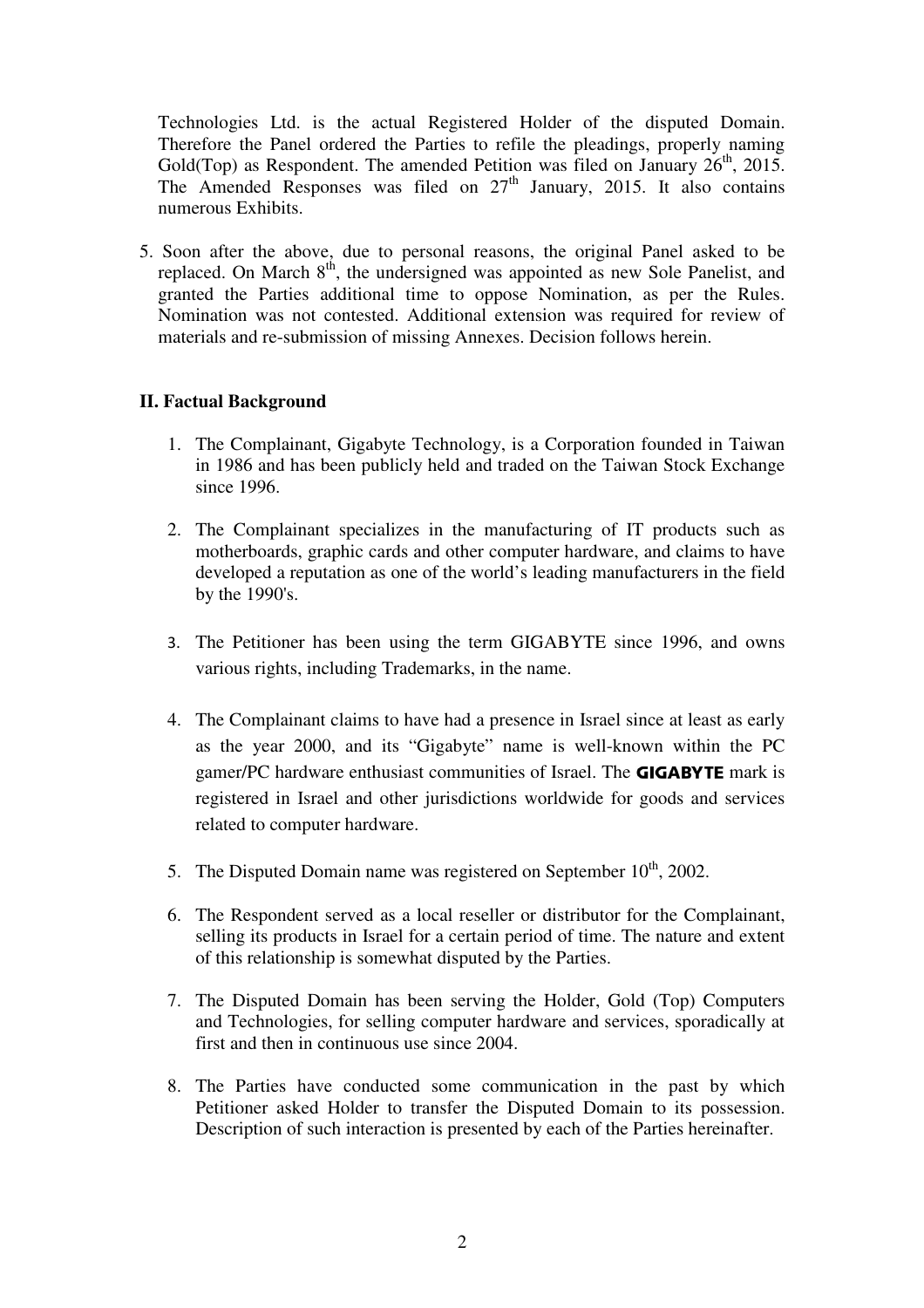# **III. The Parties' Claims**

# • **The Petitioner**

- The Petitioner is a leading company in the field of motherboards and computer hardware.
- The Petitioner has maintained business presence in Israel since the year 2000, is well known in the gamer industry, and has been using various international dealers and distributers over the years.
- Petitioner claims that in accordance with the ISOC Il-DRP Rules, all the required elements for transfer of the Domain to the Petitioner exist as follows: Disputed Domain is identical or confusingly similar with Petitioner's trademark; Petitioner has rights in the name; Holder has no rights in the name; and Registration and/or use of the Domain are in bad faith. These are all allegedly demonstrated below.
	- i. The term Gigabyte is confusingly similar to the Petitioner's mark GIGABYTE and contains it in its entirety. The term has been registered as a Trademark internationally as early as 1996, including registration in the EU, US and Israel. It is also noted that the Complainant, Gigabyte Technology Co. Ltd, is colloquially referred to by third party media and consumers from all different parts of the world simply as "Gigabyte". Based on the above, use of "Gigabyte" in relation to the sale of computer hardware goods and services is likely to cause consumer confusion as to the source of the goods.
	- ii. The Petitioner has rights in the name. Petitioner claims that The "Gigabyte" mark is prominently displayed on all of its products. These products are well known to the public, and receive extensive review in various websites demonstrating that Gigabyte already had a substantial following in the PC gamer/PC hardware enthusiast communities of Israel by that time. In addition, Gigabyte has registered more than 140 domain names in the world, incorporating the term "gigabyte".
	- iii. Respondent has no rights in the name. Complainant claims that the Respondent is holding the Domain which includes the Complainants mark, without any right to do so. To the best of the Complainants knowledge, the Respondent has no registered trademarks that are or contain the word "Gigabyte". The Respondent has registered a business with the English name of "Gigabyte Systems", but Complainant claims that this registration was carried out without permission from or the knowledge of the Complainant. In addition, the Complainant's presence in Israel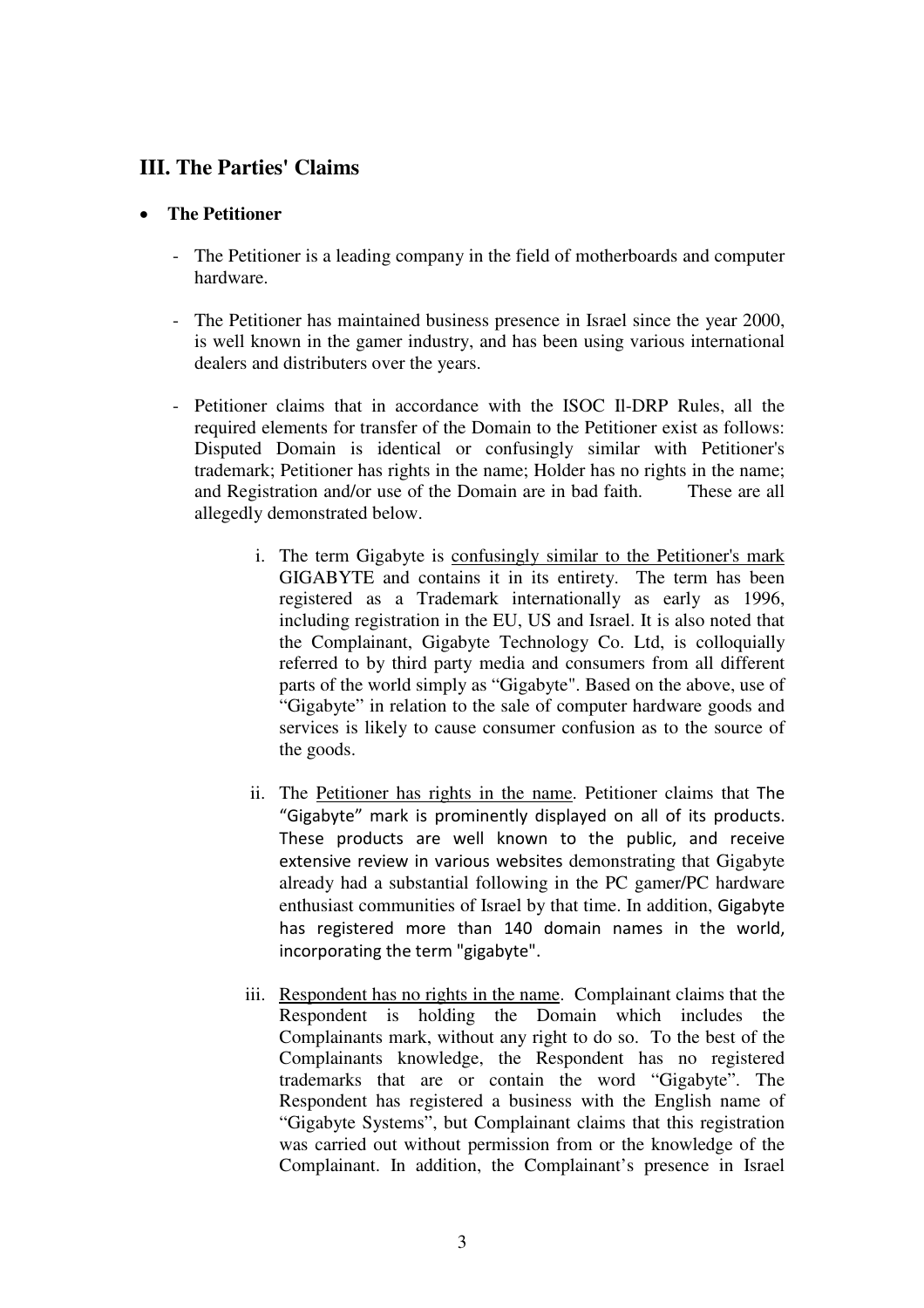dates to at least as early as 2000, which precedes the formation of the "Gigabyte Systems" entity in 2007. Therefore, the Complainant's rights in "Gigabyte" supersede that of the Respondent due to prior use in Israel.

- iv. Respondent has registered and has been using the Domain in Bad Faith. Complainant bases his claim on two causes:
	- **a.** Unreasonable Compensation Demand The Petitioner requested transfer of the Domain to its alleged rightful owner. In return, the Respondent requested a sum of US \$240,555, which the Complainant finds to be completely unacceptable and irrelevant. The Petitioner refutes the relevance of any such costs or expenses to the Respondents alleged rights in the Domain, claiming that they strongly indicate that the Respondent *holds the Domain Name primarily for the purpose of selling….the Domain Name allocation to the Complainant* (Rule B.4(c))**.**
	- b. Duplicate Websites The Respondent owns and operates a website on a different domain that is essentially identical to the website on the Subject Domain. Complainant claims that there is no justification for maintaining duplicate operational web sites other than for a clear attempt to attract, for commercial gain, internet users to its website by creating a likelihood of confusion with the Complainant's Name.
- In light of all of the above, the Complainant request that the Domain be transferred back to the Complainant.

# • **The Respondent**

The Respondent submitted a Response with the following contentions:

- Since 1998, the Respondent has been in the business of assembling, processing and selling third party computers, computer peripheral equipment and parts. For over 12 years, the Respondent has been distributing the Complainants products in Israel.
- As part of its business strategy, Gold Top applied for registration of the Domain, and has been using it for its business sporadically at first and continuously since 2004.
- Respondent claims that the Petitioner has failed to meet the cumulative terms of the burden of proof required by the IL-DRP Rules, and therefore the Petition should be denied, as specified herein:
	- i. Name is **Not** Confusingly Similar to a Name in which the Petitioner has Rights – Respondent claims that the Registered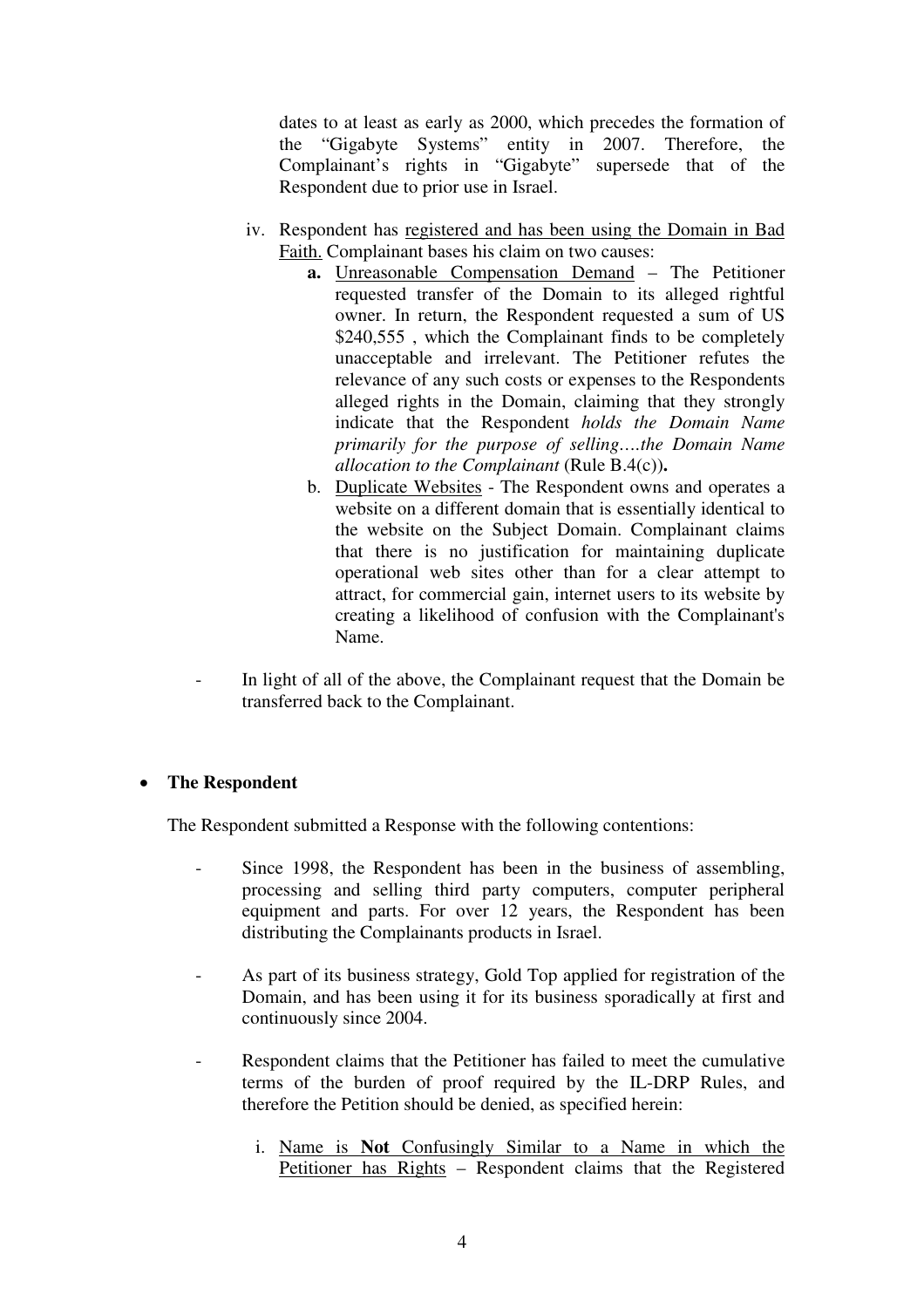Domain is not confusingly similar to the Petitioner's Mark. First claim is that prior to Registration of the Domain, the Petitioner only enjoyed rights in the Composite Mark registered in 1998, consisting of the term "Gigabyte" and a "G" logo. Respondent claims that the Mark itself is not identical due to the additional component ("G"), and that the "Gigabyte" component is highly descriptive and therefore has no distinctive power in the field of computer hardware. In addition, Respondent claims that the Petitioner's stylized Mark is not confusingly similar since it has a very narrow scope of protection, refers to a highly descriptive term, and in any event was registered only after the Domain Registration date.

- ii. Respondent has **Legitimate Rights** in the Name the Respondent claims to have been running a legitimate business in the field of computer hardware, under the Domain, since its registration in 2002. The Respondent provides web-activity evidence that during the years 2003-2005, the Complainant identified the Holder as its Distributor in Israel, and provided direct links to the Domain held by the Respondent from its own Taiwan based web site. This indicates that not only did the Petitioner know about the Domain being held by the Respondent, but also promoted it. It is also noted by Respondent that the Domain serves as an active and independent commercial website.
- iii. Domain was **Neither Registered nor Held** in Bad Faith the Respondent claims that the Complainant has not met the required legal burden indicating Bad Faith, and that none of the prima facie indicators of bad faith as listed in the Rules, have been supported. The Respondent has been running a legitimate on-line business at this Domain, and this alone may constitute a clear counter-indicator of any claim of holding or registering in bad faith. Without specification regarding some of the circumstances for each of these cases, the Respondent rules out the applicability of most of the indicators, and specifically addresses only the Petitioner's two specific claims allegedly indicating bad faith. These are: the amount of consideration sought by Gold Top, which was presented as a legitimate business claim, and the operation of two commercial websites, which were described by Respondent as two justifiable business operations, which are distinctly different from the Complainants website. Respondent also mentions that the Complainant's delay in bringing forth its claim, while it was aware of the Holder's activity, is of itself an indicator of belief of holding in good faith.

# **IV. Discussion – Grounds for Decision**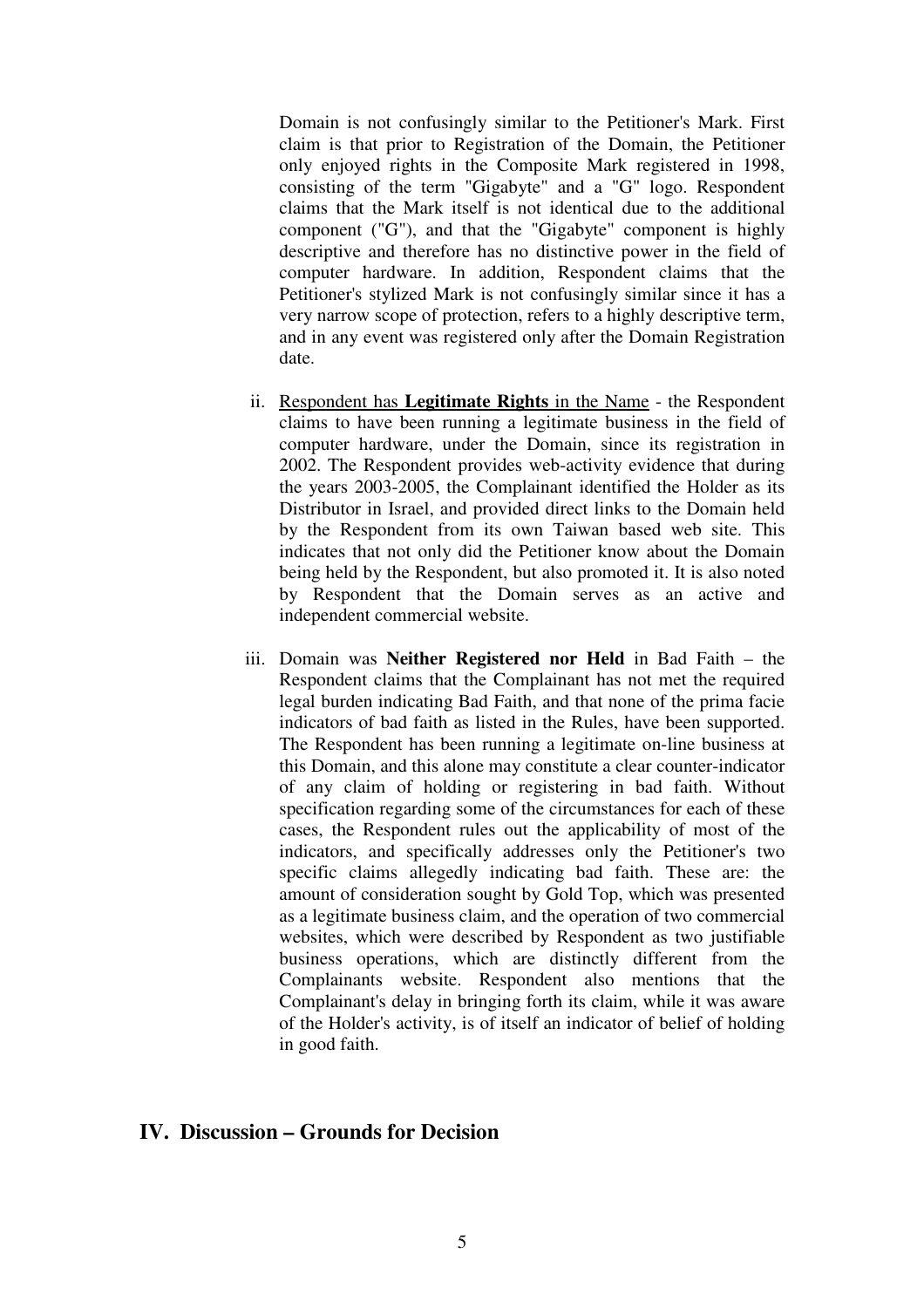- 1. The IL-DRP, as an alternative dispute resolution procedure, includes a set of guidelines by which conflicts must be analyzed.
- 2. In order for a case to be brought before a Il-DRP Panel, the Petitioner must show that certain grounds exist. According to section 3 of the IL-DRP Rules, Disputes regarding allocation of a Domain Name by a Holder may be brought by a third party on the following grounds:

3.1. the Domain Name is the same or confusingly similar to a trademark, trade name, registered company name or legal entity registration ("Name") of the complainant; and

- 3.2. the Complainant has rights in the Name; and
- 3.3. the Holder has no rights in the Name; and

3.4. the application for allocation of the Domain Name was made or the Domain Name was used in bad faith.

3. Each of the claims above needs to be well established by Petitioner. Following is an analysis of each based on the materials brought before and made available to the Panel.

# **a. Name is Same or Confusingly Similar**

- The requirement in the Rules is that "the Domain Name is the same or confusingly similar to a trademark, trade name, registered company name or legal entity registration ("Name") of the complainant".
- The Disputed Domain consists of the term "gigabyte" and of the suffix "co.il".
- It has been previously ruled that the suffix "co.il" is to be disregarded for the purpose of determining similarity of a Domain to a Registered Mark, since it is a common suffix indicating that the domain is registered as a commercial Israeli website (see for example ISOC Il-DRP case in the matter of <Crayola.co.il>).
- Therefore the question remains whether the term "GIGABYTE" is the same or confusingly similar to a name or mark of the Petitioner.
- The Petitioner provided an extensive list of Trademark Registrations worldwide, applications dating as far back as 1996. These include both Composite Marks, consisting of a word and a symbol (a form of the letter "G"), as well as Stylized Word marks. Trademark protection extends from the US, to EU, to Israel, and nearly 100 other countries, including both types of Mark registration. These provide prima facie similarity to the Registered Domain.
- Respondent points out that the original Registration of the composite mark contains a disclaimer by which: "no claim is made to the exclusive right to use "gigabyte" apart from the mark as shown", and therefore similarity does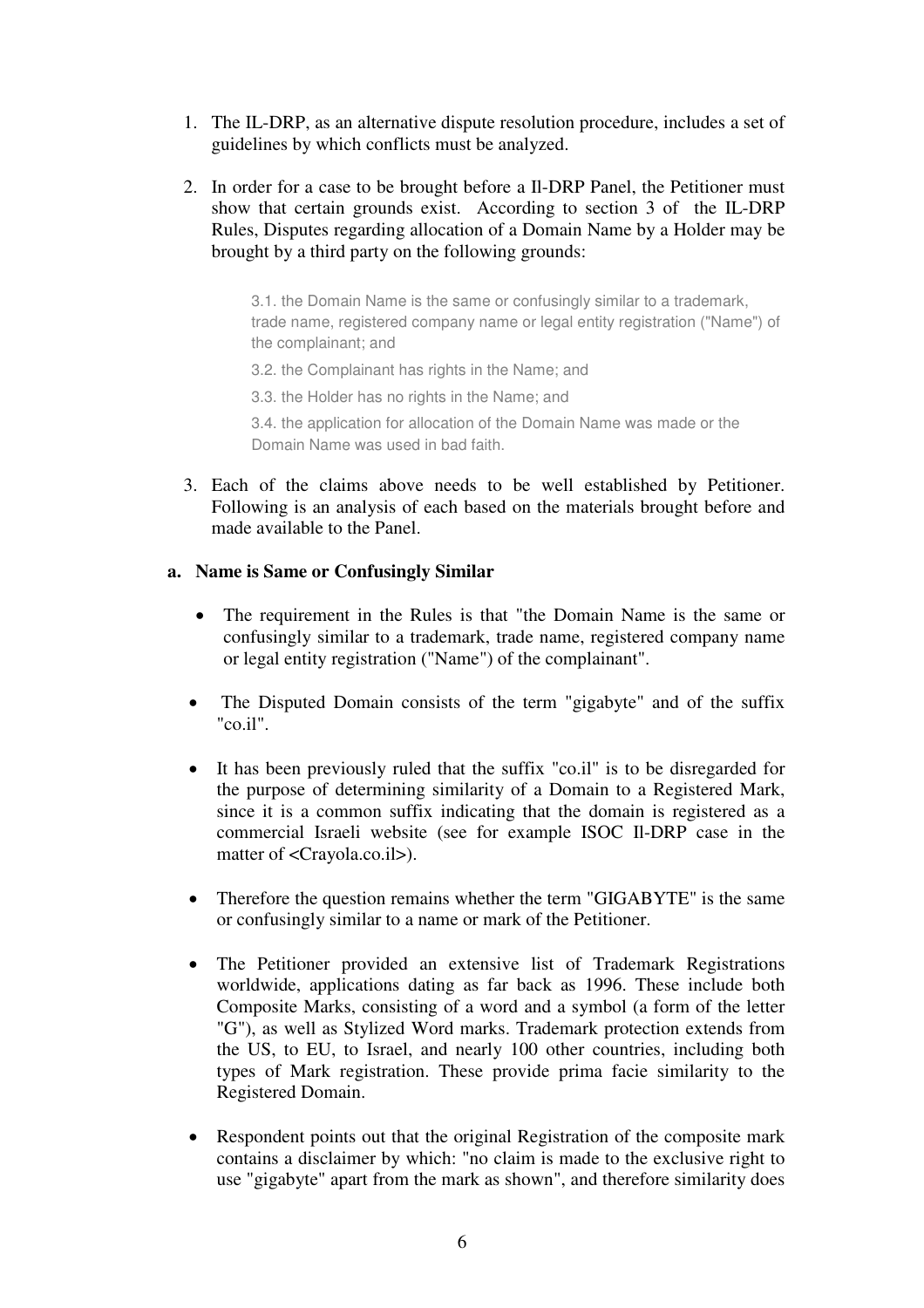not arise due to the general descriptive nature of the term. However, Panel notes that this disclaimer appears on the original Trademark Registration dating as far back as 1996. According to Section 1056 (b) of Title 15 of the U.S. Code:

> *"b) No disclaimer, including those made under subsection (e) of section 1057 of this title, shall prejudice or affect the applicant's or registrant's rights then existing or thereafter arising in the disclaimed matter, or his right of registration on another application if the disclaimed matter be or shall have become distinctive of his goods or services."* (emphasis added – LF)

Thereby, it will be noted that in a later Trademark Registration of the term "Gigabyte", in 2008, this disclaimer does not appear. Hence it appears that in the timeframe between the original registration and the following application, the Complainant has gained distinctive meaning in the term "gigabyte". Based on the additional annexes submitted by the Respondent, describing additional trademark registration, domain name registration and common public acceptance and familiarity with the name "gigabyte" (through web sites, articles and various publications) and by establishing how well recognized the term has become over the years, and closely associated with the Petitioner in the field of Computer hardware and gaming – the Term "GIGABYTE" has clearly become distinctive and well associated with the Petitioner. It appears that the abovementioned disclaimer became irrelevant following the early Trademark Registration (1997) – and this shall not affect the distinctive nature of the term "GIGABYTE" in the computer hardware field.

Though there is no clear answer to the question at what point exactly did the Complainant acquire distinctiveness in the term, this information is not necessary in order to ascertain similarity. Ass mentioned in the WIPO Overview of WIPO Panel Views on Selected UDRP Questions, S2nd Edition , the consensus view is that:

> "Registration of a domain name before a complainant acquires trademark rights in a name does not prevent a finding of identity or confusing similarity under the UDRP. The UDRP makes no specific reference to the date on which the holder of the trademark or service mark acquired rights."

The same applies to the matter at hand under the Il-DRP.

Relevant indication can also be observed in a similar Domain Name Petition (which was denied by the Panel), **Giga-Byte Technology Co. Ltd. v. Alan Coughlin,** (Case No. D2005-1229).

<sup>&</sup>quot;Complainant has established that, when it filed this Complaint, it had rights in the stylized registered trademark GIGABYTE (with a disclaimer as to the exclusive use of that word) and in the stylized registered trademark GIGABYTE TECHNOLOGY (with a disclaimer as to the word Technology). The former is insufficient proof of trademark rights because the existence of a disclaimer means that Complainant did not prove to the U.S. Patent and Trademark Office that the disclaimed word, "gigabyte" was a distinctive mark (as contrasted with a generic or merely descriptive mark). **That**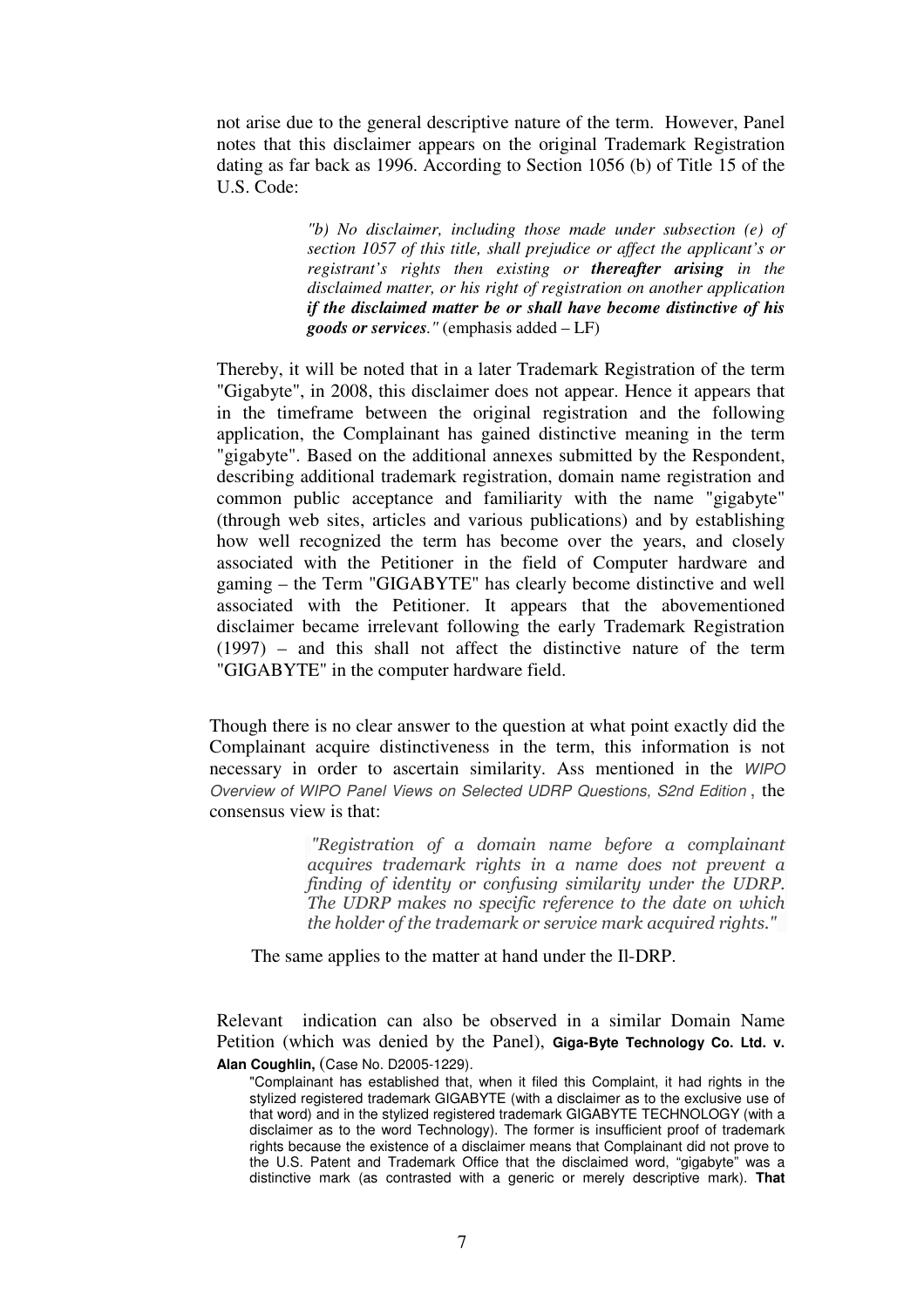**potential obstacle was overcome in the second registration, which has no disclaimer of the word "gigabyte"**. Accordingly, the GIGABYTE TECHNOLOGY registration is sufficient to establish trademark rights in the mark GIGABYTE for the purposes of the first element." (emphasis added – LF)

• Regarding the Composite Mark registered by the Complainant prior to the Domain Registration, and consisting of the letter "G" along with the term "Gigabyte" – the Respondent claims that "a trademark must be taken in its entirety when comparing it to a domain name. Based on such comparison, it is clear that there is no confusion". This claim is irrelevant, as noted in the WIPO Overview of Panel views on Selected UDRP Questions, http://www.wipo.int/amc/en/domains/search/overview2.0/#111):

*"* Also, as figurative, stylized or design elements in a trademark are generally incapable of representation in a domain name, such elements are typically disregarded for the purpose of assessing identity or confusing similarity…"*.* 

This claim applies, of course to the stylized component of the Domain as well.

On slightly different grounds, a similar conclusion was reached regarding the relevance of non-significant components of a Domain Name, by the Panel in the Il-DRP case regarding the Domain "skypeisrael.co.il", where Panel found that:

"Previous UDRP panels have ruled that the mere addition of a non-significant element does not sufficiently differentiate the domain name from the registered trademark: "The incorporation of a trademark in its entirety is sufficient to establish that a domain name is identical or confusingly similar to the Complainant's registered mark" (Britannia Building Society v. Britannia Fraud Prevention, WIPO Case No. D2001-0505)".

Thus, the above discussion is sufficient in establishing that **the Domain is confusingly similar** to the Trademark that is fully incorporated in it, and therefore the first requirement under the rules is fulfilled.

#### **b. Complainant has Rights in Name**

The Petitioner has presented multiple examples of Trademark Registrations of several marks which all include the term "gigabyte" in its entirety. It has been established that the term "gigabyte" is similar or identical to the Petitioner's rights. These trademarks have been registered in many jurisdictions, and initial registration dates back as far as 1996, when the Complainant began registering trademark rights in the

Composite  $\sigma_{\text{geometric}}$  mark, in the US, EU, Taiwan, China, etc. and has registered many international marks since. As mentioned – the term is identical to the domain, since the additional element must be disregarded as it is not relevant to Domain name registration. (as also demonstrated in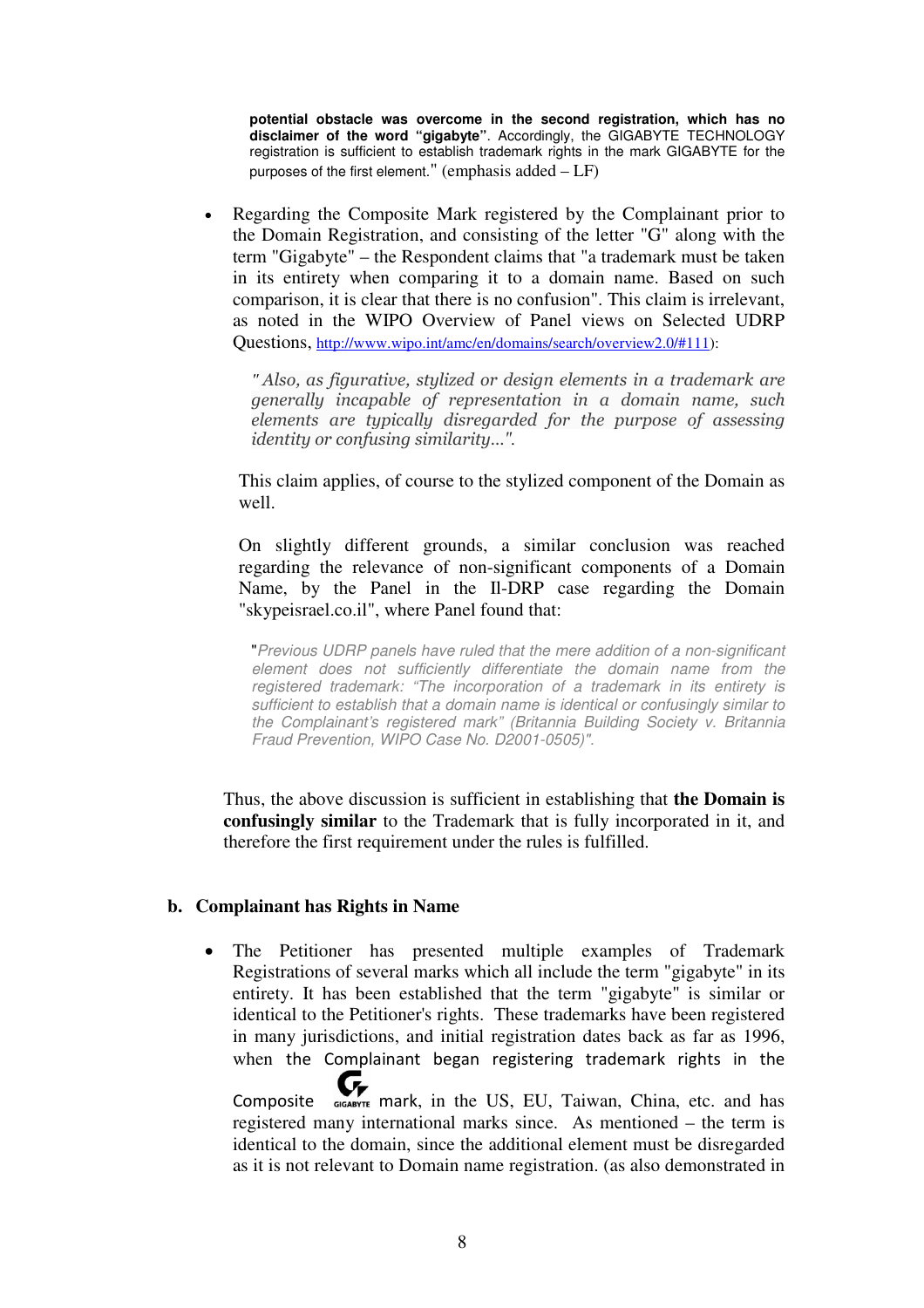various WIPO decisions, for example Sweeps Vacuum & Repair Center, Inc.

v. Nett Corp., WIPO Case No.D2001-0031, in which the Panel stated that: "graphic elements, such as the Sweeps design, not being reproducible in a domain name, need not be considered when assessing identity or confusing similarity*".* 

- Respondent tried refuting existence of Petitioner's right based on the existence of an early US Registration disclaimer as to the distinctiveness of the term. As discussed above – this claim can be overridden by later registration of the same Term, indicating acquired distinctiveness. No evidence has been brought regarding limitations or disclaimers regarding the additional early international Trademark Registrations.
- Petitioner has also provided indications of use of the term "Gigabyte" in Israel referring to the Petitioner's products, indicating distinct use of the term "Gigabyte" within the computer and gamer markets, including specific Israeli presence, as early as 2000.

From all of the above it is evident that the **Petitioner has sufficiently established its rights in the Disputed Domain**, without need to address any other claims presented by the Parties, thus fulfilling the second requirement of the Rules.

### **c. Respondent has no Rights in Name**

In order to obtain transfer of a disputed Domain, the Complainant must establish that the Respondent has no rights in the disputed Domain.

From the information brought before the Panel, the following is evident:

- (1) The parties do not contend the fact that at least during the year 2002, the Respondent purchased the Complainant's products for **Reselling** in Israel. According to an archive screenshot of the Complainants' website at the time, it listed the Respondent as **one of its distributors** in Israel, and even allowed consumers to be redirected from the Petitioner's site to the Respondents' web site at the disputed Domain.
- (2) It was during the year 2002 that the Respondent registered the Domain, coinciding with the abovementioned re-selling service provided at the time by the Respondent.
- (3) In a correspondence dated Sept. 2010, as submitted by the Petitioner to the Panel, the in-house Counsel for the Petitioner approaches the Respondent and states the following:

"In a nutshell, this domain name was registered by your company to promote Gigabyte's products and brand awareness"*.* 

The counsel adds that:

"To comply with the company policy and to be able to constantly update the creative contents of the website, we would appreciate if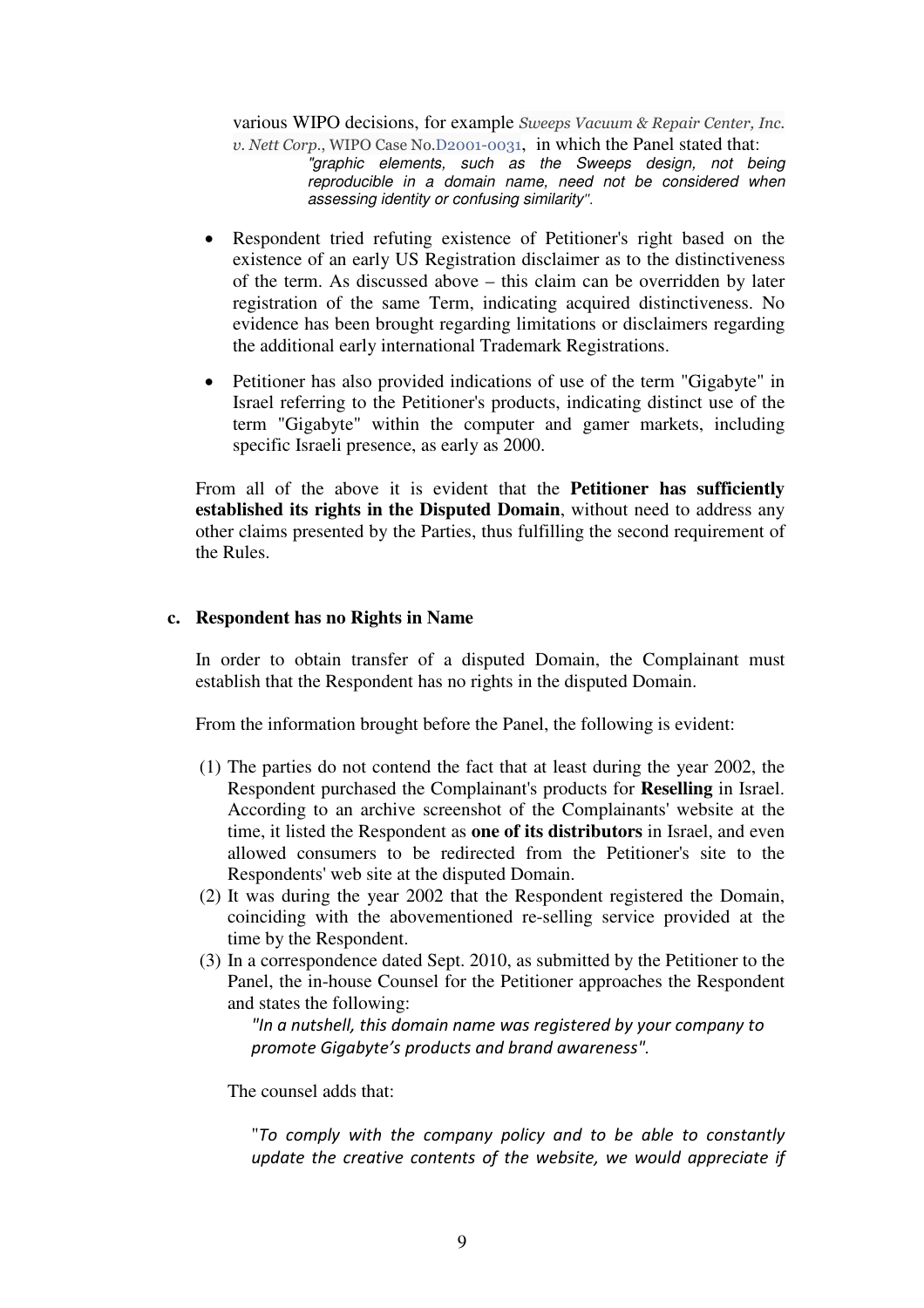#### you can provide the necessary assistance to transfer the domain name back to us"*.*

This clearly indicates that the Petitioner recognizes the Respondent's intent to promote the Petitioner's products. The Petitioner accepts the Respondent had a legitimate right in registering the Domain at the time of Registration. Let it be noted that this letter was sent in 2010, years after the original Registration, yet the Petitioner Representative still accepts that the Respondent had a role in promoting Petitioner products, and therefore had right in using, and registering, the Domain.

In the ICANN case in the matter of <Okidataparts.com> (Oki Data Americas, Inc. v. ASD, Inc., WIPO Case No.D2001-0903 – in which Complaint was denied), the Panel found that a Reseller may have bona fide rights in a name, if the following conditions are fulfilled:

- (1) "The Respondent must actually be offering the goods or services at issue.
- (2) The site must accurately disclose the registrant's relationship with the trademark owner;
- (3) The Respondent must not try to corner the market in all domain names, thus depriving the trademark owner of reflecting its own mark in a domain name.
- (4) Respondent must use the site to sell only the trademarked goods; otherwise, it could be using the trademark to bait Internet users and then switch them to other goods."

In the case at hand , it appears that the first 3 requirements are clearly fulfilled. As for the fourth requirement, the Panel finds that under the circumstances in which the Website made it clear that it is an authorized dealer of the Complainant, and since the Complainant itself was aware of the existence of this web site and **allows a direct link to it**, this requirement is less significant, and is overruled by the specific relationship between the Complainant and the Respondent. As decided by the Panel in the abovementioned case:

"Complainant has not presented any other evidence that undermines the bona fides of Respondent's use. Accordingly, the Panel finds that the Respondent, as an authorized sales and repair dealer for Complainant's goods, has a legitimate interest (under the Policy) in using the Domain Name to reflect and promote that fact."

Similar circumstances and conclusion can also be found in the Il-DRP Panel Decision in the matter of *Geovision Inc.* v. *Mr. Benny Meringer*, as follows:

*"However, this evidence is not sufficient to raise the burden of proof, as the following attest the Respondent does have some rights in the Disputed Name:* 

> *a. The Respondent has been marketing the Complainant's product for over 10 years, some of them as an official distributor the Complainant.*

> *b. The Complainant was aware of the Disputed Domain's registration by the Respondent."*

Based on the above, it is clear that the **Respondent does have at least some legitimate rights** in the Disputed Domain, and therefore the third requirement of the Rules is not fulfilled.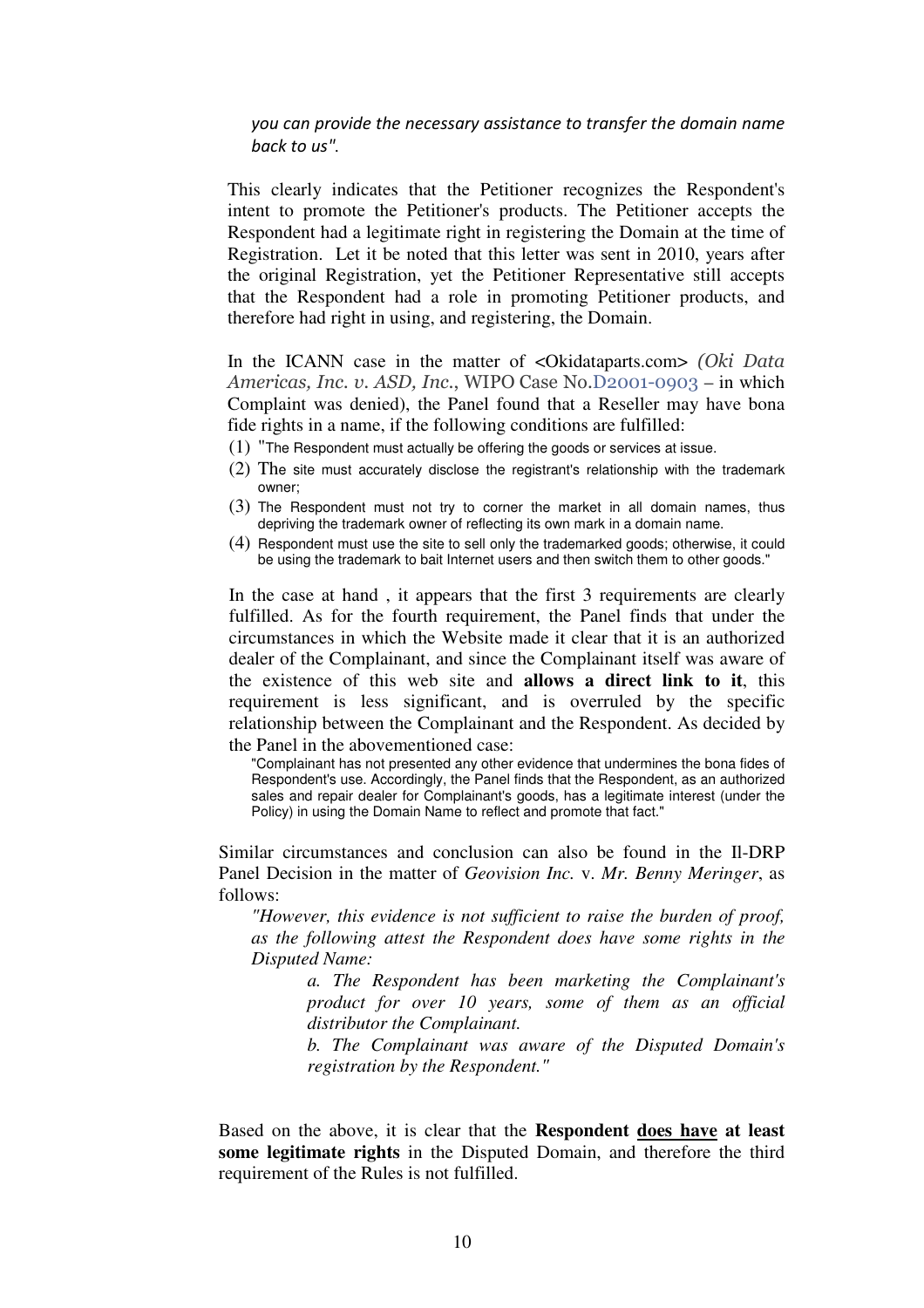#### **d. Registration or Holding in Bad Faith**

As mentioned above, all four requirements of section 3 of the Il-DRP Rules must be fulfilled in order to bring forth a claim against a Domain Registration. As concluded above, the Petitioner did not clearly establish the third condition requiring that the Holder have no rights in the Domain, and therefore there are not sufficient grounds for the claim.

Though not necessary, we will address the relevant claims presented by the Parties and discuss the applicability of the fourth requirement, that *"the application for allocation of the Domain Name was made or the Domain Name was used in bad faith*", which is also not fulfilled in this case.

Of the relevant circumstances which constitute evidence of registration or use in bad faith, as listed in Section 3 of the Rules, the Petitioner addresses mainly two arguments allegedly depicting bad faith. We shall address these as follows:

(1) Request of an allegedly unreasonable sum in return for transfer of the Domain:

Panel finds that this cause is not indicative of bad faith under the specific circumstances, as follows:

- The Respondent has been operating an active website under the said Domain.
- It is not clear when exactly the Petitioner knew of the existence of this website – but the Petitioner acknowledged, in an email correspondence, the Respondent's bona fide cause for registration ("to promote Gigabyte Products"). As already discussed by a WIPO Panel discussing the Domain <gigabyte.com> in **Giga-Byte Technology Co. Ltd. v. Alan Coughlin,** *(*Case No. D2005-1229), it has been concluded that:

"Where, however, there is evidence (as in this case) that the domain name was registered for a permissible purpose, it must be weighed against any evidence of bad faith registration constituted by evidence of bad faith use within 4(b)(iv)."

• The Respondent had no initial intention of transferring the Domain. It has been operating a Bona Fide web operation of the Domain and did not attempt to sell it to the Petitioner. Ie – the Respondent has evidently not "requested allocation or holds the Domain Name primarily for the purpose of selling" – as required by the Rules as an indication of Bad Faith. It was the Petitioner who came up with various offers, and even suggested in a correspondence that the Parties will jointly contribute to the content of the Domain (specifically: "we can discuss a possibility of signing a domain transfer agreement whereby you agree to transfer the domain to us while both your company and Gigabyte can jointly contribute to the content of the website.")

As stated by a WIPO Panel :

"As the Respondent has shown, the Complainant is the one that has contacted the Respondent in this respect, and continuously for a long time. A domain name holder is, in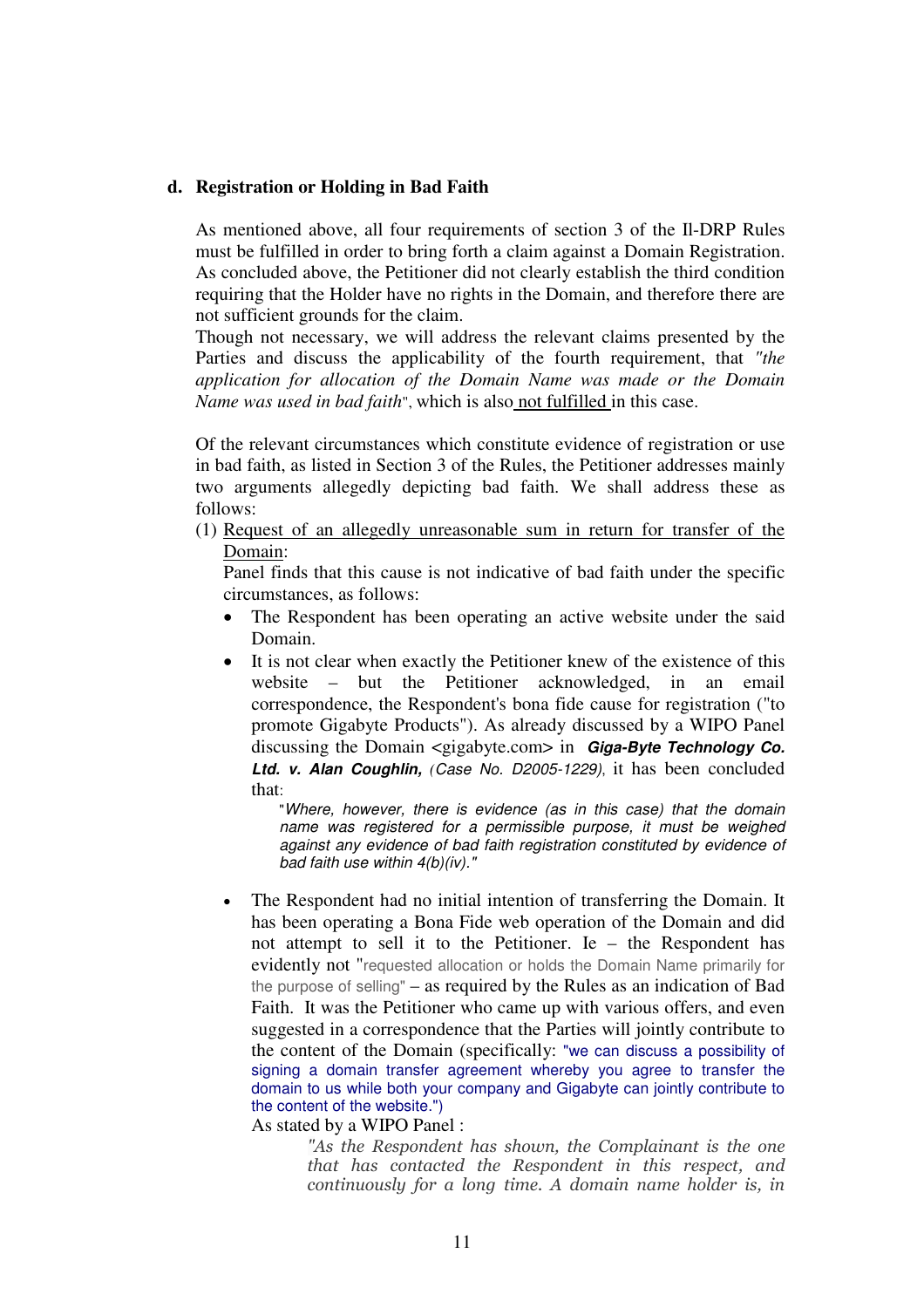such situation, free to reply to the interested buyer with a specific price that is suitable for the Respondent." Kampmann GmbH v. Powernation ApS Case No. D2014-0677

Finally - the sum of US \$240,555 for transfer of the Domain as requested by the Respondent in response to Petitioner's offer to buy said rights, is a significantly high amount for the cost of a Domain. However, it is evident that the Respondent has been running an active business from the website, and he presents an allegedly satisfactory explanation for this amount based on various relevant components (advertising, web set up, future losses etc.) As concluded above, the Petitioner itself recognizes that the Domain was registered and maintained, at least initially, in order to promote the Petitioner's products. Any request to transfer this Domain will result in immediate expenses to him in shifting his business to a different Domain and creating new customer awareness. Therefore, such request may not seem unreasonable or indicative of bad faith.

As stated in **"**Gold Coast Tourism Corporation Ltd. v. Digimedia.com L.P., Case No. D2013-1733: " Such evidence may be relevant where it demonstrates a bad faith intention. This does not mean that any offer to sell a disputed domain name for an amount a complainant considers "excessive" (however that might be defined) would be evidence of bad faith."

The above discussion indicates that the Respondents behavior does not amount to Registration or Use in Bad Faith.

(2) The existence of duplicate web sites – the Petitioner claims that the Holder operates two highly similar websites, providing almost identical services, and therefore concludes that the only reason for such conduct may be *creating a likelihood of confusion with the Complainant's Name as to the source, sponsorship, affiliation, or endorsement of its website or location or of a product or service on its website or location*.

However, it has been made evident that both websites have been independently active over the years, they are separate and distinct, and are not identical to the Complainant's web site. Neither web site presumes to be a formal representative of the Complainant, but merely provides sales and services of various products, including those of the Complainant.

As mentioned by the WIPO Panel re <okidataparts.com> : "It is important to keep in mind that the Policy was designed to prevent the extortionate behavior commonly known as cybersquatting*"*. Therefore, clear indication of bad faith may present grounds for transfer of a Domain from a Holder to a Complainant. But bona fide use of a Domain by a Holder can undermine claims of bad faith

Therefore the Panel concludes that the behavior of the Respondent **does not constitute Bad Faith** under the specific given circumstances.